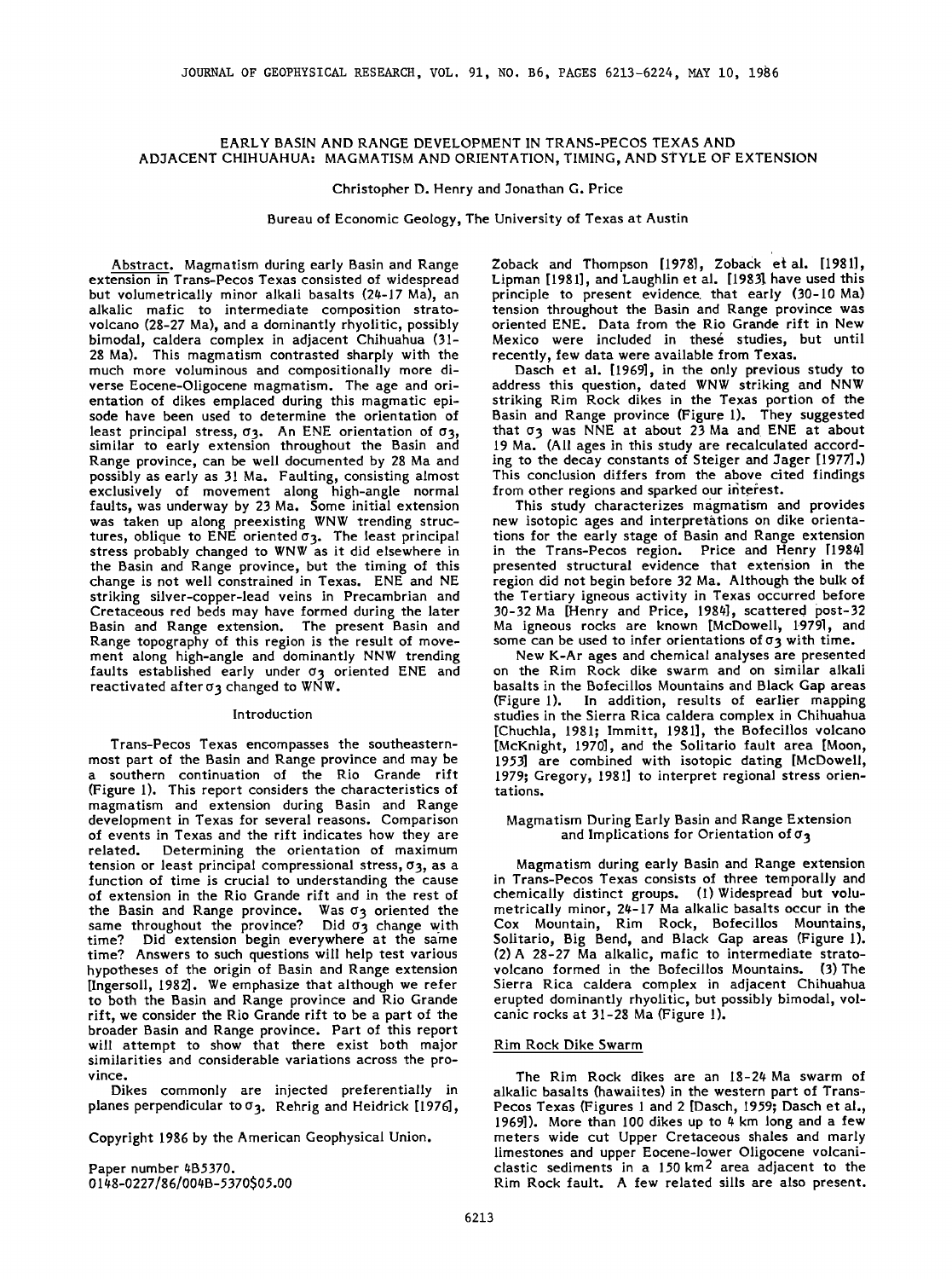

**Fig. 1. Basin and Range province of Trans-Pecos Texas, showing major faults active during Basin and Range extension and the location of areas discussed in the text. Strike rosettes of dikes from three areas of magmatism contemporaneous with extension are shown. Strike bars are constructed for 10 ø intervals. Lengths of bars are proportional to total strike length: 70 km in the Rim Rock dike swarm (data from Dasch [19.59.1), 32 km in the Bofecillos volcano (data from McKnight [19701), and 21 km in the Sierra Rica caldera complex (data from Chuchla [1931] and lmmitt** 

**The dikes are notable for their abundant megacrysts of plagioclase, anorthoclase, biotite, kaersutite, apatite, and magnetite. Dasch et al. [1969] report plagioclase**  megacrysts up to 25 cm long. A few of the dikes follow **actual faults, and a vent area lies along the Rim Rock fault. Several related lava flows are interbedded with conglomerates that are the earliest basin fill deposits in the area (Figure 2). Thus the age of the basalts approximates the time of initial faulting in the area.** 

**The Rim Rock fault is a major Basin and Range normal fault that trends dominantly slightly west of north but makes a bend to a more westerly trend in the vicinity of the dikes (Figure 2). Several other structures, including the basin-bounding normal fault to the east and a Laramide age thrust fault to the north, make similar westerly bends. The density of faults northeast of the northwest trending segment of the Rim Rock fault may be comparable to that to the southwest, but the soft Upper Cretaceous deposits neither crop out nor show structures well.** 

**A rose diagram of orientations and lengths of the dikes shows that a NNW trend dominates over a WNW trend (Figure 1). An east trend is relatively minor. Individual trends are better developed in different areas. The more northerly trend is most widely distributed; it occurs on both the upthrown and downthrown sides of the Rim Rock fault but mostly on the eastern part of the upthrown side. Almost all WNW trending dikes occur on the upthrown side near where the fault returns to a more northerly trend. Several dikes that trend slightly east of north (but appear as part of the NNW group on Figure 1) occur only on the southwest, downthrown side of the fault. Quaternary gravel cover may obscure some dikes, especially in the northeast.** 

**Field, petrographic, and chemical data (Table l) indicate that the dikes are compositionally fairly uniform. They are hawaiites by the classification of Barker [1979l; all are highly undersaturated with abundant normatire nepheline and olivine, and the normatire plagioclase compositions are andesine. Ground-**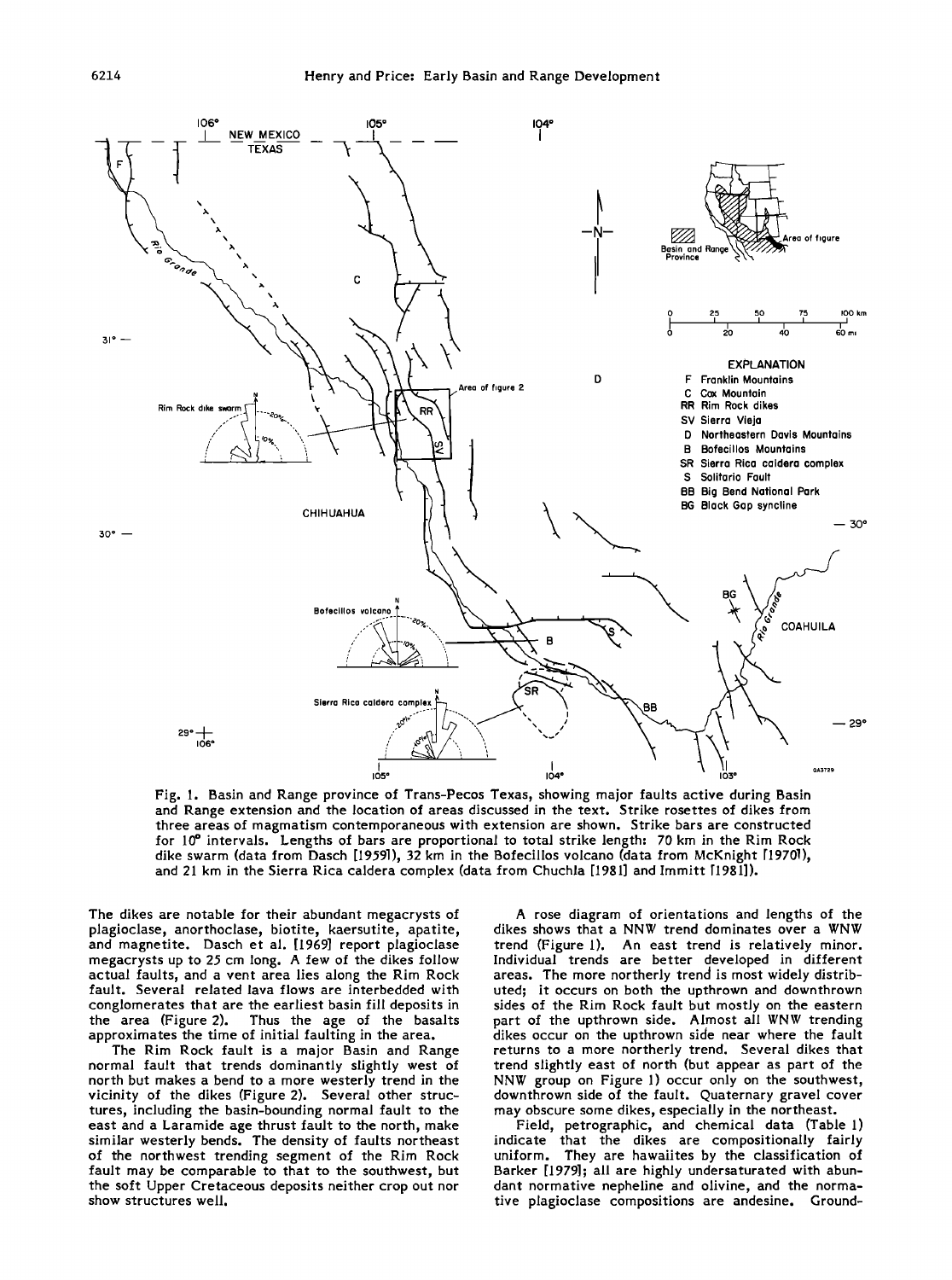

Fig. 2. Geologic map in vicinity of Rim Rock dike swarm showing dated and chemically analyzed samples. Italicized sample numbers are from Dasch et al. [1969]. Location of this figure is shown **on Figure I.** 

**mass phases are plagioclase, highly magnesian olivine, titanaugite, and magnetite. Analcime occurs both as amygdule fillings and interstitial, possibly primary, grains. Most of the dikes are too altered for good analysis, containing abundant secondary calcite, zeolites, or oxidation products. (Analyses reported in Table I are only of relatively unaltered samples.) However, analyses of several altered samples show that they are compositionally similar to the unaltered rocks. Dasch et al. [1969], using petrographic data, suggested a wider compositional range: from alkalic basalt to phonolite and lamprophyre; they also indicated that the NNW trending set is compositionally more diverse than the WNW set. Our limited data do not support this contention. The only variation we can see is in the**  abundance of megacrysts. They are sparse in the WNW **set; they can constitute as much as 15% of the rock in some of the NNW trending dikes. Nevertheless, some megacrysts can be found in all dikes.** 

**Our new K-At data on the Rim Rock dikes, exclusively on separates of biotite, feldspar, and amphibole**  **megacrysts, are presented in Table 2. They largely support the ages of Dasch et al. [19691, which were part on mineral separates and part on whole rock or matrix samples. Part of our rationale for reexamining these dikes was doubt about the accuracy of the whole rock analyses. Dasch et al. [1969] recognized and described the common groundmass alteration, which has destroyed much of the primary mineralogy of these rocks. Nevertheless, of eight whole rock or matrix ages, only two have demonstrably lost argon, and these have lost no more than 10%. Others give ages identical to ones we obtained on mineral separates of the same or nearby, parallel dikes. Apparently, deuteric alteration**  occurred during initial emplacement and cooling of the **dikes, and all significant potassium-bearing phases remaining after alteration are relatively retentive of argon.** 

**Mineral-mineral or mineral-whole rock pairs for five newly collected samples and two samples studied by**  Dasch et al. [1969] were analyzed. Two biotite**amphibole age pairs agree very closely (Table I).**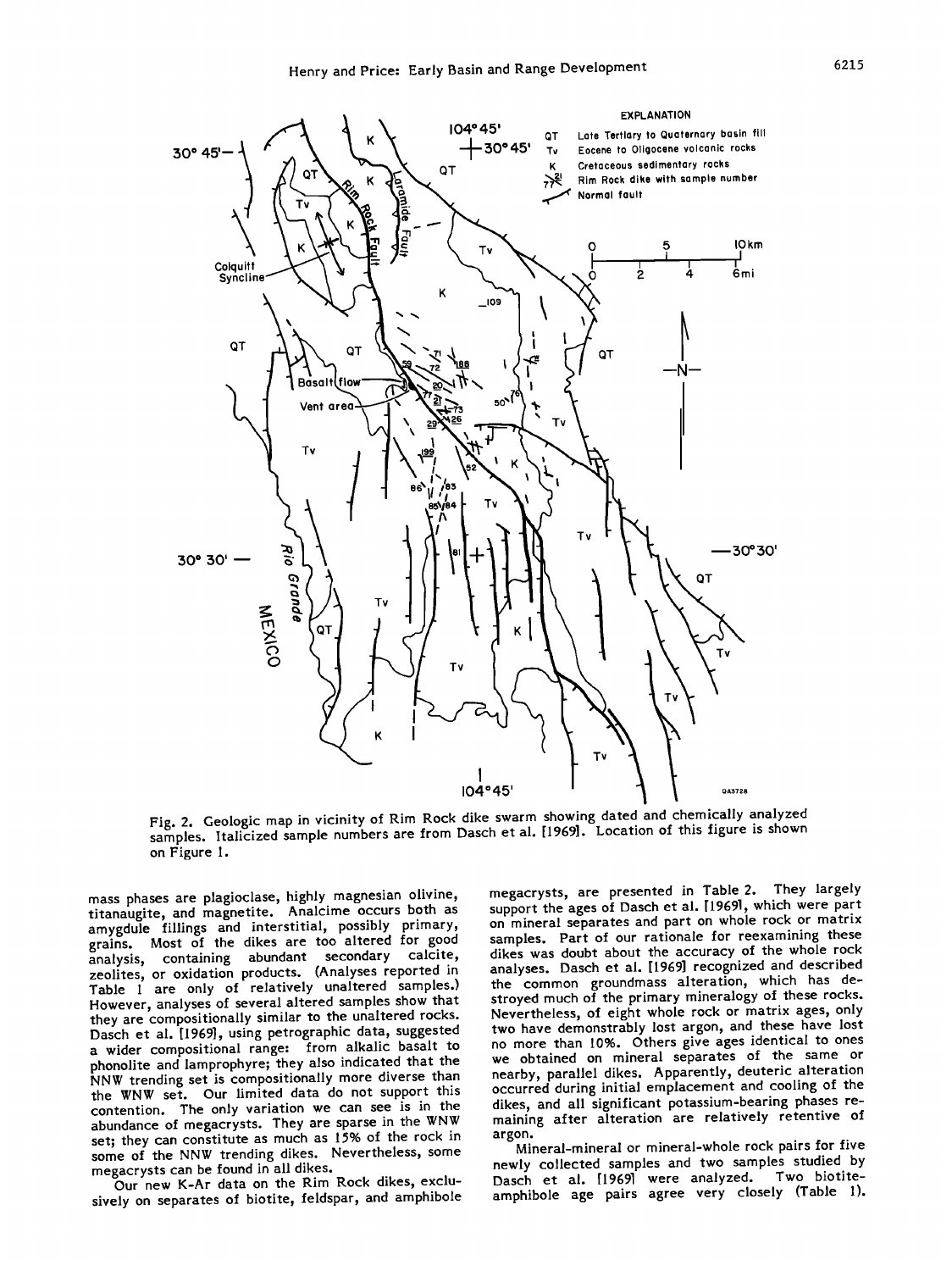|                                | <b>Rim Rock Dikes</b> |             |                   |             |             |             | <b>Bofecillos Mountains</b> |                |
|--------------------------------|-----------------------|-------------|-------------------|-------------|-------------|-------------|-----------------------------|----------------|
|                                | H82-76                | H82-81      | H82-83            | H82-86      | H82-85      | H84-52      | <b>MGD-566</b>              | <b>MGD-567</b> |
|                                | N6W                   | <b>N10W</b> | N <sub>2</sub> IE | <b>N40W</b> | <b>N28W</b> | <b>N21W</b> |                             | --             |
| $\overline{SiO_2}$             | 45.22                 | 48.30       | 46.64             | 48.85       | 48.06       | 47.96       | 47.60                       | 48.26          |
| TiO <sub>2</sub>               | 2.28                  | 2.07        | 2.37              | 2.04        | 2.28        | 2.27        | 2.37                        | 2.34           |
| Al <sub>2</sub> O <sub>3</sub> | 15.79                 | 16.99       | 16.51             | 17.04       | 17.03       | 16.93       | 16.62                       | 16.75          |
| Fe <sub>2</sub> O <sub>3</sub> | 4.43                  | 3.35        | 3.46              | 2.87        | 3.68        | 2.38        | 4.84                        | 4.87           |
| FeO                            | 6.23                  | 6.16        | 7.29              | 7.63        | 6.84        | 7.58        | 5.39                        | 5.33           |
| MnO                            | 0.13                  | 0.17        | 0.16              | 0.17        | 0.17        | 0.17        | 0.16                        | 0.16           |
| MgO                            | 5.65                  | 5.12        | 6.63              | 6.04        | 5.47        | 5.57        | 6.46                        | 6.67           |
| CaO                            | 7.97                  | 6.33        | 7.55              | 6.87        | 6.66        | 6.89        | 7.83                        | 7.61           |
| Na <sub>2</sub> O              | 4.41                  | 5.05        | 4.41              | 5.23        | 5.03        | 4.78        | 4.14                        | 3.69           |
| K <sub>2</sub> O               | 2.81                  | 3.33        | 2.34              | 2.38        | 3.08        | 2.81        | 1.52                        | 2.16           |
| P <sub>2</sub> O <sub>5</sub>  | 1.13                  | 1.65        | 1.12              | 0.69        | 1.65        | 1.22        | 0.77                        | 0.75           |
| CO <sub>2</sub>                | 0.90                  | 0.10        | 0.20              | 0.20        | 0.10        | 0.01        | 0.10                        | 0.30           |
| $H2O+$                         | 2.93                  | 1.60        | 1.76              | 1.55        | 1.22        | 1.10        | 1.38                        | 1.11           |
| Total                          | 99.88                 | 100.22      | 100.44            | 101.64      | 101.27      | 99.67       | 99.18                       | 100.00         |
|                                |                       |             |                   | Norm, wt %  |             |             |                             |                |
| <b>OR</b>                      | 16.60                 | 19.67       | 13.83             | 14.06       | 18.20       | 16.60       | 8.98                        | 12.76          |
| <b>AB</b>                      | 23.00                 | 27.79       | 24.62             | 26.72       | 27.18       | 25.31       | 33.31                       | 31.22          |
| AN                             | 14.99                 | 13.86       | 18.35             | 15.99       | 14.80       | 16.44       | 22.28                       | 22.76          |
| <b>NE</b>                      | 7.75                  | 8.09        | 6.88              | 9.50        | 8.33        | 8.20        | 0.93                        | 0(0.75)        |
| DI                             | 9.18                  | 4.94        | 8.48              | 10.01       | 5.51        | 7.91        | 8.61                        | 6.46           |
| HY                             | 0                     | 0           | $\pmb{0}$         | $\pmb{0}$   | 0           | $\pmb{0}$   | $\pmb{0}$                   | 1.96(0)        |
| OL                             | 10.00                 | 11.42       | 13.96             | 13.64       | 12.31       | 13.50       | 10.16                       | 9.79           |
| MT                             | 6.42                  | 4.86        | 5.02              | 4.16        | 5.34        | 3.45        | 7.02                        | 7.06           |
| IL                             | 4.33                  | 3.93        | 4.50              | 3.87        | 4.33        | 4.31        | 4.50                        | 4.44           |
| <b>AP</b>                      | 2.47                  | 3.61        | 2.45              | 1.51        | 3.61        | 2.67        | 1.68                        | 1.64           |
| cc                             | 2.05                  | 0.23        | 0.45              | 0.45        | 0.23        | 0.02        | 0.23                        | 0.68           |

**TABLE 1. Chemical Analyses of Basin and Range Age Basalts** 

**Values in parentheses for sample MGD-567 are from recalculation using Irvine and Baragar [1971] correction for oxidation of Fe.** 

**Among five biotite-feldspar pairs, four have higher biotite ages and one has a higher feldspar age; none are outside 20 analytical uncertainties. Nevertheless, geologic relations suggest that the biotite age is more realistic for sample H82-85. In contrast, because the apparent feldspar age of sample H82-72 agrees well with ages on adjacent and similar trending dikes, it seems more realistic than the biotite age. Incorporation of excess argon during crystallization does not seem a likely problem for any of these samples because it would have led to more scatter in the apparent ages. Because excess argon is unlikely, we have generally assumed that the older of two ages is more correct and have used the older age in Figure 3.** 

**Combined with the data of Dasch et al. [1969], the new ages show a nearly continuous span of activity from 2# to 18 Ma (Figure 3). Ages show some tendency to cluster geographically. The WNW trending dikes in the northwestern part of Figure 2 are 20 Ma. Many dikes, including all but one dated dike southwest of the** 

**Rim Rock fault, sample 188 of Dasch et al. [1969], and several others north of the fault, have ages in the range 21-23 Ma. Our sample H82-76, a NNW trending dike, is younger at lg Ma. The similar trending dikes C199 and W of Dasch et al. [1969] may be that young as well. A gap may exist between 21 and Ig Ma; its existence is dependent upon one's interpretation of the ages of**  samples 188 and W.

**Dasch et al. [1969] originally concluded that the WNW trending set was older than the NNW trending set and that this pattern indicated a change in regional stress orientations. Field data on relative ages are unclear because most dikes do not intersect; in some that do, extensive alteration has made interpretation impossible. The new isotopic data bear out the difference in ages with some exceptions and additions (Figure 3). First, the new data, which were collected purposefully on dikes with widely different orientations, indicate that at any given time, strike of dikes may be**  scattered by as much as 80<sup>°</sup>. Second, a large group of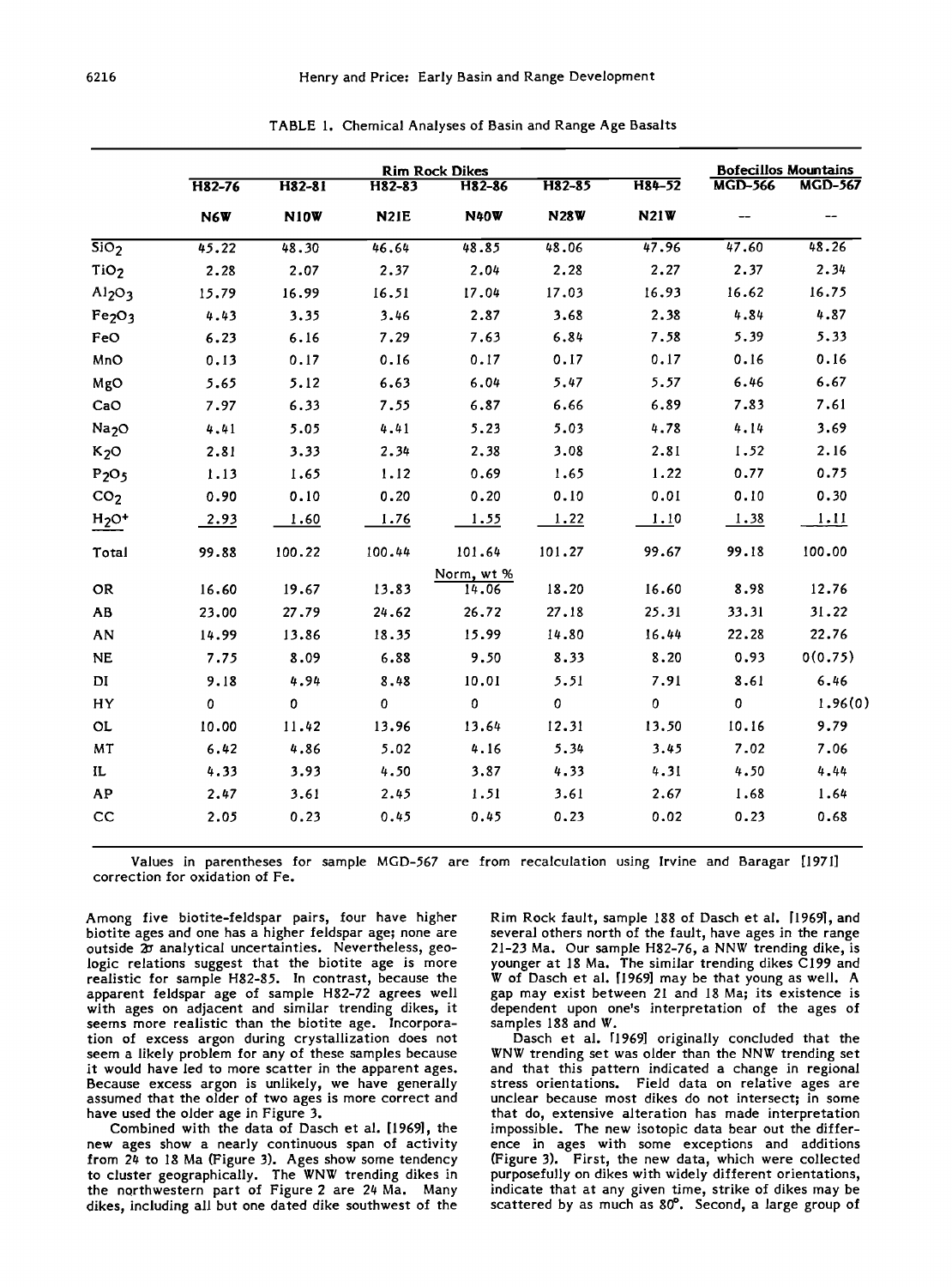**TABLE 2. K-Ar isotopic data on Basin and Range age basalts** 

| Sample                      | Orientation                              | Material    | K, %                | $40_{Ar}$ x 10-6 scm <sup>3</sup> /g | $40_{Ar^*}$ , % | Age, Ma $+1\sigma$ |
|-----------------------------|------------------------------------------|-------------|---------------------|--------------------------------------|-----------------|--------------------|
| <b>Rim Rock dikes</b>       |                                          |             | 1.05                | 1.01<br>0.983                        | 35<br>41        | $24.1 + 0.7$       |
| 382-109                     | <b>N89W</b>                              | F           | 1.06<br>1.09        | 1.13                                 | 34              |                    |
| H82-71                      | <b>N57W</b>                              | $\mathbf F$ | 1.10                | 1.05                                 | 38              | $25.4 \pm 0.8$     |
|                             |                                          |             | 1.10<br>1.06        | 1.03                                 | 40              |                    |
| H82-72                      | N49W                                     | F           | 1.10                | 1.06                                 | 36<br>65        | $24.6 + 0.6$       |
|                             |                                          |             | 6.49<br>6.46        | 5.77<br>5.73                         | 67              | $22.7 + 0.4$       |
|                             |                                          | В           | 6.5866.57           | 5.19                                 | 53              |                    |
| H82-73                      | N7W                                      | B           | 6.54                | 5.50                                 | 59              | $20.8 + 0.3$       |
|                             |                                          |             | $1.40$ 1.37         | 0.997                                | 63              |                    |
| H82-76                      | N6W                                      | A           | 1.49                | 0.991<br>4.56                        | 77<br>55        | $17.9 + 0.4$       |
|                             |                                          |             | 6.51<br>6.48        | 4.54                                 | 56              | $17.9 + 0.3$       |
|                             |                                          | в           | $1.13$ 1.09         | 1.04                                 | 29              |                    |
| H82-77                      | <b>N65W</b>                              | F           | 1.08                | 1.06                                 | 27              | $24.4 \pm 0.6$     |
|                             |                                          |             | 1.16                | 0.967                                | 61<br>69        | $21.4 \pm 0.4$     |
| H82-81                      | <b>N10W</b>                              | A           | 1.15                | 0.964<br>2.11                        | 78              |                    |
|                             |                                          | $\mathbf F$ | 2.63 2.58<br>2.60   | 1.99                                 | 65              | $20.2 + 0.4$       |
| H82-84                      | <b>N16E</b>                              | B           | 6.35                | 5.27                                 | 52              |                    |
|                             |                                          |             | 6.34                | 5.38                                 | 53              | $21.5 \pm 0.3$     |
|                             |                                          |             | 2.84                | 2.20                                 | 70              | $19.8 + 0.4$       |
| H82-85                      | <b>N28W</b>                              | F           | 2.90                | 2.24<br>5.28                         | 59<br>59        |                    |
|                             |                                          |             | $6.42$ 6.34<br>6.32 | 5.23                                 | 65              | $21.1 \pm 0.3$     |
|                             |                                          | В           | 1.70                | 1.50                                 | 44              |                    |
| H82-86                      | <b>N40W</b>                              | $\mathbf F$ | 1.66                | 1.55                                 | 44              | $23.2 \pm 0.6$     |
|                             |                                          |             | 1.44                | 1.23                                 | 77              |                    |
| H84-50                      | <b>N65W</b>                              | F           | 1.42                | 1.23                                 | 53<br>85        | $22.0 \pm 0.5$     |
|                             |                                          |             | 2.22<br>2.18        | 1.81<br>1.81                         | 57              | $21.1 \pm 0.4$     |
| H84-52                      | N21W                                     | F           | 5.69                | 5.07                                 | 65              |                    |
|                             |                                          | В           | 5.74                | 4.60                                 | 59              | $21.6 \pm 0.4$     |
| North of Black Gap          |                                          |             | 3.02                |                                      |                 |                    |
| $S1 - 8369 - 1$             | N <sub>18</sub> W                        | F           | 3.01                | 2.63                                 | 66              | $22.3 \pm 0.5$     |
|                             |                                          |             |                     |                                      |                 |                    |
| <b>Bofecillos Mountains</b> |                                          |             | 1.30                | 1.00                                 | 59              |                    |
| <b>MGD-566</b>              | Lava flow                                | WR          | 1,30                | 1.03                                 | 60              | $20.0 + 0.4$       |
|                             |                                          |             | $1.79$ 1.74         | 1.56                                 | 71              |                    |
| <b>MGD-567</b>              | Lava flow                                | WR          | 1.71                | 1.62                                 | 63              | $23.3 \pm 0.5$     |
|                             | Recalculated Rim Rock dikes <sup>†</sup> |             |                     | 1.21                                 | 15              |                    |
|                             | <b>N58W</b>                              | WR          | 1.32                | 1.24                                 | 16              | $23.7 + 1.0$       |
| 59                          |                                          |             |                     | 1.43                                 | 18              |                    |
| C <sub>20</sub>             | <b>N65W</b>                              | WR          | 1.70                | 1.48                                 | 19              | $21.9 + 1.0$       |
|                             |                                          |             |                     | 1.05<br>1.14                         | 20<br>19        | $23.9 + 1.0$       |
| C <sub>21</sub>             | N64W                                     | WR          | 1.17                | 0.931                                | 16              |                    |
| C <sub>29</sub>             | N44W                                     | WR          | 1.08                | 0.908                                | 19              | $21.8 + 1.0$       |
|                             |                                          |             |                     | 1.68                                 | 21<br>28        | $19.7 + 0.6$       |
| 188                         | N10W-                                    | M<br>F      | 2.15<br>2.10        | 1.63<br>1.62                         | 41              | $19.7 + 0.5$       |
|                             | <b>N50W</b>                              | B           | 6.51                | 5.28                                 | 68              | $20.8 + 0.4$       |
|                             |                                          | Α           | 1.10                | 0.90                                 | 40              | $20.9 + 0.5$       |
|                             |                                          |             |                     | 1.28                                 | 26              |                    |
| W                           | N7E                                      | M           | 1.72                | 1.33<br>2.19                         | 43<br>57        | $19.4 + 0.5$       |
|                             |                                          | $\mathbf F$ | 3.03                | 2.08                                 | 61              | $18.0 + 0.5$       |
|                             | <b>N18W</b>                              | WR          | 2.41                | 2.02                                 | 28              | $21.4 + 0.9$       |
| C <sub>26</sub>             |                                          |             |                     | 1.86                                 | 27              |                    |
| C199                        | N6W                                      | WR          | 2.83                | 2.23                                 | 29              | $18.2 + 1.0$       |
|                             |                                          |             |                     | 1.95                                 | 19              |                    |

**Samples 59 and C20 from same dike; sample C21 same dike as H82-77; sample C26 same dike as H82-73 λg = 4.963 x 10<sup>-10</sup> yr<sup>-1</sup>; λ<sub>ε+έ</sub> = 0.581 x 10<sup>-10</sup> yr<sup>-1</sup>; <sup>40</sup>K/K = 1.167 x 10<sup>-</sup>/. F, feldspar; B, biotite; A, amphibole; wR,<br>whole rock, M, matrix.** 

**\*Radiogenic. tFrom Dasch et al. [1969] using new decay constants.**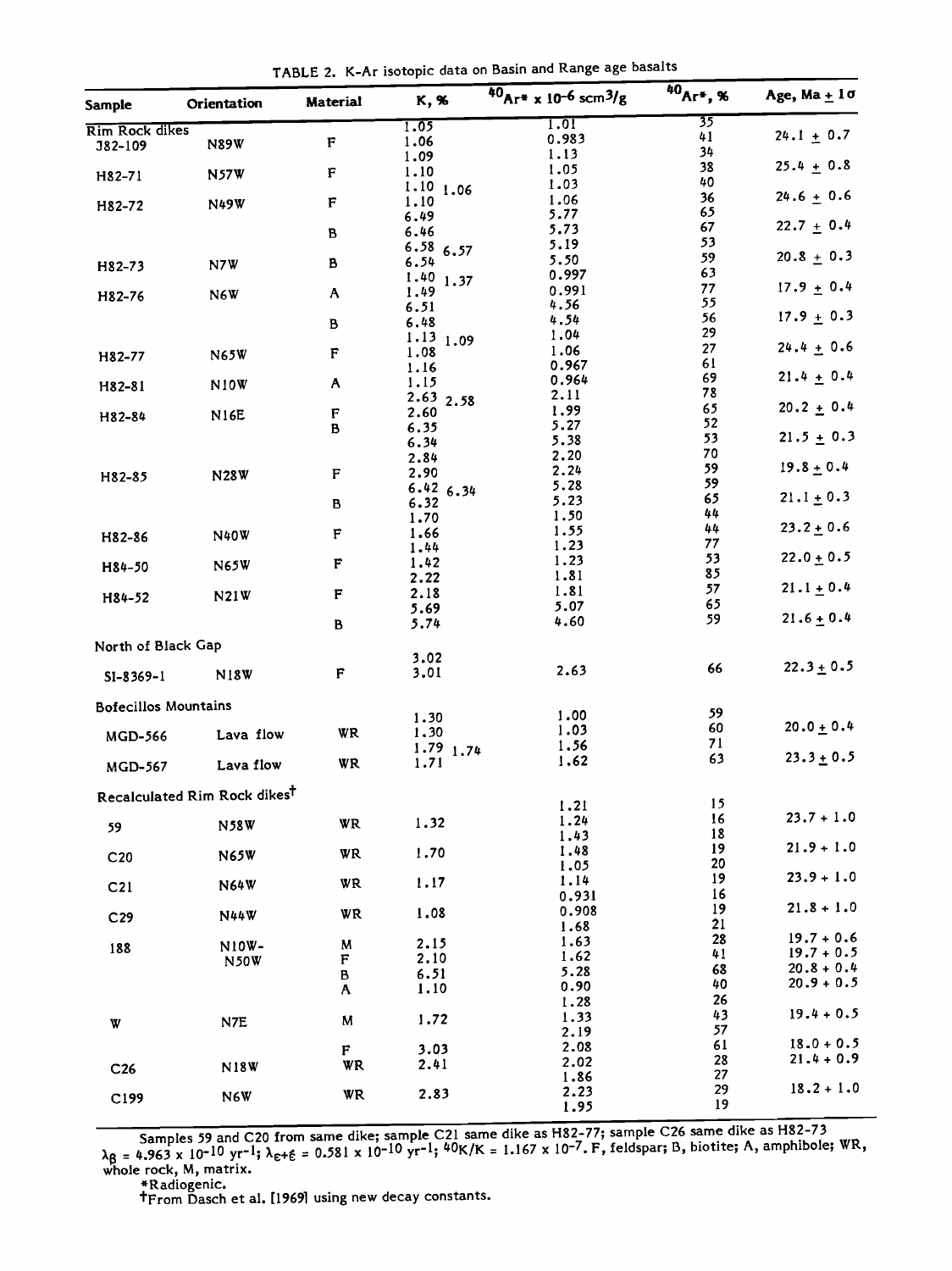

**Fig. 3. Strikes of dikes and veins versus time in the Trans-Pecos region. The size of symbols indicates the analytical uncertainty in the age. Solid squares, Rim Rock dikes from this study; triangles, Rim Rock dikes from Dasch et al. [1969]; open circles, mean orientations of dikes and veins in early Oligocene calderas in Texas and in the Organ Mountains caldera in southern New**  Mexico [from Price and Henry, 1984]; solid circle, mean orientation of dikes and veins in and near **the Sierra Rica caldera complex in Chihuahua; diamond, mean orientation of dikes radiating from the Bofecillos volcano [from McKnight, 1970; McDowell, 1979]; star, basalt dike I# km south of the Bofecillos volcano, dated by McDowell [1979.]; inverted triangle, basalt related to Soilratio fault [from Moon, 1953; McDowell, 1979]; hexagon, basalt dike near Black Gap, described by Dahl and**  Lambert [1984] and dated in this study. Arrow at lower left indicates the mean orientation of late **Eocene to early Oligocene dikes and veins in the Trans-Pecos region. Arrow at upper right indicates the primary orientation of Rim Rock dikes.** 

**dikes gives ages between the two extremes; this group includes several WNW trending dikes (samples H82-86, H8#-50, and C29). Finally, many dikes change orientation along strike. Dike 188, a younger dike of Dasch et**  al. [1969] best demonstrates this change (Figure 4). The **dike lies within a cluster of dikes that generally trend NI0øW. It bends from NI0OW at its southern end to N50•W at its northern end. A nonporphyritic dike parallels 188 only along its northwest trending segment.**  The northwest trend is the same as the 24 Ma dikes: **the nonporphyritic dike is probably also 2t• Ma. The age of 188 could be indicative of either the WNW or NNW group (Figure 3). Thus dikes of a variety of orientations were emplaced at the same time, and the same orientations were repeated throughout the time of intrusion.** 

**We suggest the following alternative hypothesis to the conclusion of Dasch et al. [1969] that stress orientation changed with time. The area was experiencing**  tension, and  $\sigma_3$  was oriented ENE throughout the time **of dike emplacement. The earliest, 2# Ma dikes were emplaced before significant extension, i.e., before a throughgoing set of normal faults had developed. These dikes followed preexisting WNW and NW trending structures, developed initially at least as long ago as Laramide time and probably considerably earlier. These structures opened before NNW trends because they were major existing zones of weakness; it was easier to dilate older zones of weakness, even oblique ones, than to establish totally new ones. Later, as a throughgoing NNW set of normal faults developed, dikes were emplaced along that trend. This latter set dominates the overall dike pattern (Figure I) and probably** 

**better reflects the regional stress pattern. Nevertheless, some younger dikes were still emplaced along other trends, including WNW, and some (188) even curved to follow both trends. Dasch [1959] suggested a similar possibility.** 

**The data in Figure 3 could be interpreted to indicate a progressive rotation of 03 from 2t• to 20 Ma. We doubt this interpretation for three reasons: (1) Considerable scatter in orientation exists at any one time, (2) dikes do curve to follow more than one orientation,**  and (3) dike orientations, discussed below, determined **from other parts of Trans-Pecos Texas support a single** 

**Our interpretation implies the following. First, there would be no need to postulate a change in stress orientation in early Basin and Range time. It would**  always have been oriented with  $\sigma_3$  ENE. Second, significant faulting must have begun between 24 and **18 Ma, probably about 22 or 23 Ma, because dikes this old follow the dominant N10øW trend. An age on the flows interbedded with basin fill just west of the vent would be a useful check of this conclusion. Unfortunately, we were unable to collect samples of the flows suitable for dating.** 

**Regional considerations support the importance of preexisting structures. As noted above, the Rim Rock dikes lie along a part of the Rim Rock fault that shows a significant westward divergence from its dominant slightly west of north trend. Several other major and minor structural features show similar bends. They suggest a major underlying WNW trending structure that has influenced all of the Basin and Range age**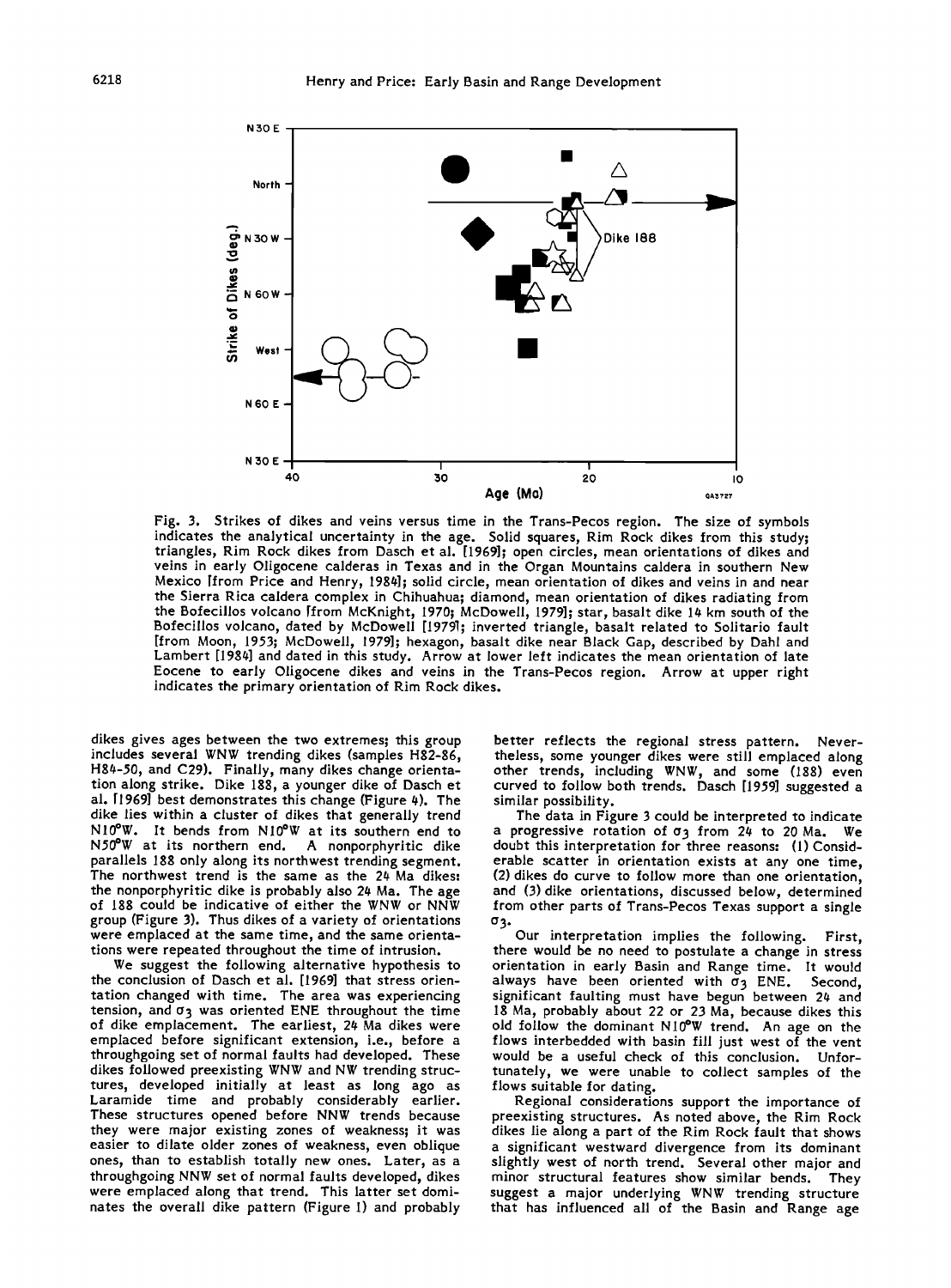

**Fig. #. Brunton and pace map of dike 188 [Dasch et al., 1969]. Dike trend changes from NI0øW at south end to N50øW at north end. Nonporphyritic dike parallels dike 188 only along northwest trending segment.** 

**features. Muehlberger [1980] has shown how the WNW trending Texas lineament and other preexisting trends have influenced the fault pattern in Trans-Pecos Texas. Because the Laramide thrust fault at the top of Figure 2 shows a similar bend, the northwest trend is probably as old or older than Laramide. Muehlberger suggests that it was established at least by the late Paleozoic. The Rim Rock dikes may be restricted to this area because they were intruded along a major crustal flaw, even though their generation was certainly in the mantle [Dasch, 1969].** 

**Muehlberger [19801 indicates that a preexisting NNW trend may also underlie the Rim Rock area. This trend consists of a hypothesized series of normal faults**  related to formation of the Jurassic age Chihuahua **Trough; these faults are not exposed but may roughly follow the present day Rio Grande in the subsurface. It could be argued that the NNW trend of some dikes is also inherited. However, an older NNW trend along the Rio Grande cannot account for the development of NNW trends throughout Trans-Pecos Texas. Also, NNW trending Rim Rock dikes are clearly dominant over other trends (Figure 1). If a similar basement structure were important, it probably would have opened first during extension. Age and orientation data from other areas in the Trans-Pecos region (Figure 3) support our**  hypothesis that  $\sigma_3$  was ENE throughout the time of Rim **Rock dike emplacement.** 

#### **Bofecillos Mountains**

**The RawIs Formation of the Bofecillos Mountains consists of a sequence of alkalic mafic to intermediate**  flows and minor intrusions [McKnight, 1970]. **include some of the youngest volcanic rocks of Trans-** Pecos Texas. K-Ar ages [McDowell, 1979] (Table 2) and **field relationships reveal two distinct groups. The vast majority of rocks are from 28-27 Ma [McDowell, 1979, and unpublished data, 1982] and consist of flows and intrusions related to a large stratovolcano. Several basalts in the upper part of the formation are 2#-18 Ma [McDowell, 1979] (Table 2).** 

**The vent of the Bofecillos volcano consists of a central dioritic intrusion, probably the eroded feeder to the flows, and a set of dikes radiating from the intrusion. A rose diagram of the dikes reveals a preferred NNW orientation (Figure 1). The dikes have not been dated, but we assume that they are the same age (28-27 Ma) as the central intrusion and the related flows.** 

**The uppermost unit of the RawIs Formation as mapped by McKnight [1970] consists of several basalt flows. Along the Rio Grande, in an area dropped down by Basin and Range faults, the flows are interbedded with early basin fill sediments; elsewhere they lie at the top of the volcanic section. McDowell [1979] obtained whole rock ages of 23 and 2# Ma on two of the latter flows and 18 Ma on a small plug. Ages on two of the flows interbedded with basin fill sediments are 20**  The two flows are strati**graphically close; the lower age may simply reflect incomplete retention of argon. McDowell [19791 obtained an age of 23 Ma on a dike trending N38øW, presumably a feeder to the flows.** 

**The age and orientation data from the Bofecillos**  Mountains suggest that  $\sigma_3$  was oriented east-northeast, **that this orientation of tension was established by about 28 Ma, and that it continued to at least 23 Ma. Basin and Range faults in the area trend NNW in the western part of the Bofecillos Mountains, bend to WNW in the**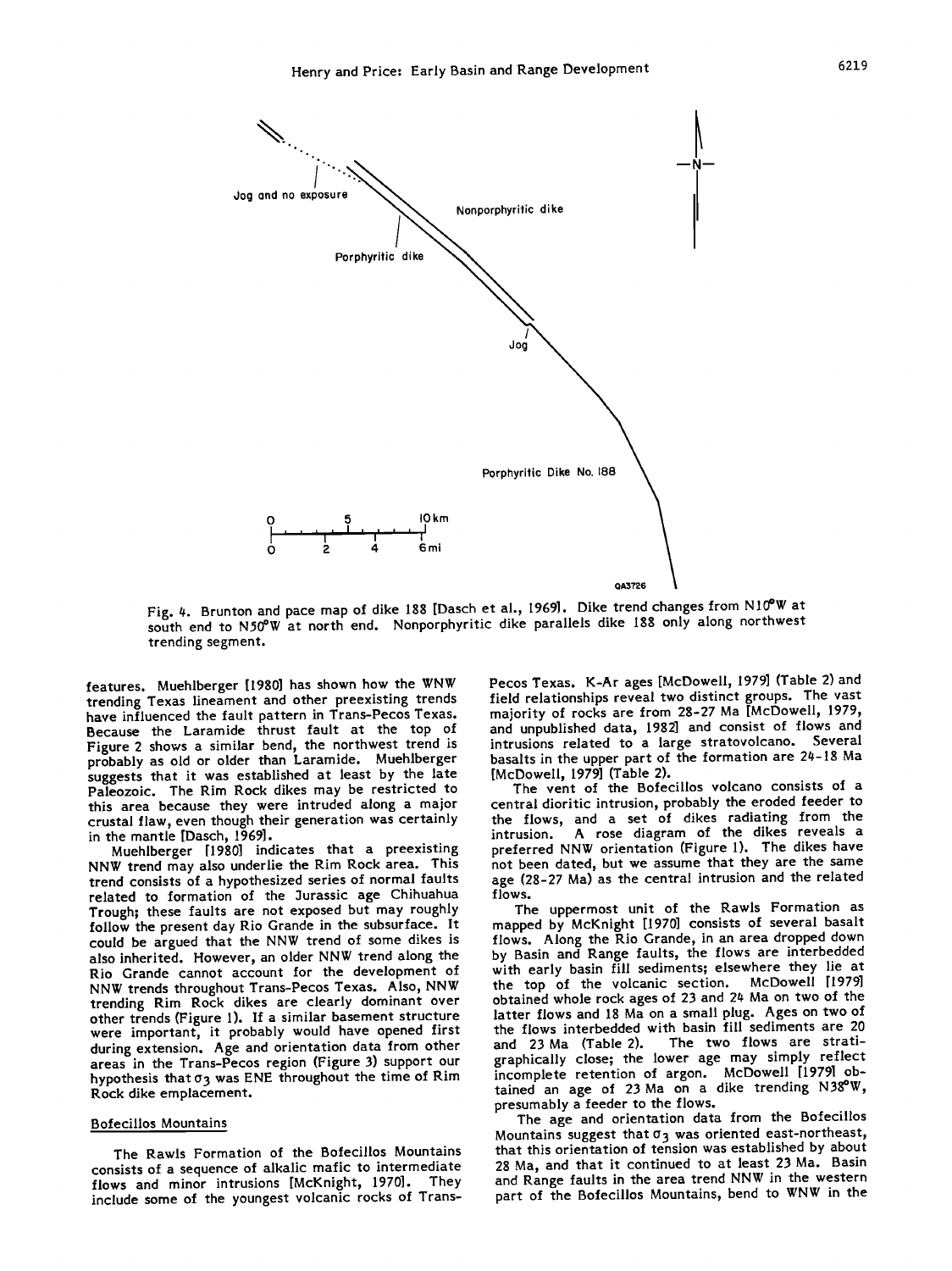**southern part, but are NNW farther southeast. As suggested for the Rim Rock dike orientations, major basement structures may have helped localize the Bofecillos magmatism. Basin and Range faulting must have been well established by 23 Ma, because the flows are interbedded with sediments deposited in newly formed grabens.** 

**Analyses of the two interbedded basalts show that they are chemically similar to the Rim Rock dikes (Table I) but are less silica undersaturated and lack megacrysts. The similarity in age, chemistry, and structural setting indicates a distinct basaltic magmatic event in the early Basin and Range development of Trans-Pecos Texas.** 

# **Black Gap Area**

**A l#0-m-thick sequence of basalt flows occurs in the Black Gap syncline (Figure I) in southeastern Trans-**Pecos [St. John, 1965]. Moustafa [1983] has interpreted **the syncline as forming by sag into a rhomb graben developed during Basin and Range extension. The NNW trending graben presumably formed in response to regional ENE extension, which caused right-lateral strike slip on NW or WNW basement faults. The NNW trending Colquitt syncline (Figure 2) [Frantzen, 19:5g; Twiss, 19:59], located north of the Rim Rock dike swarm, may have had a similar origin. Whole rock K-At ages on three samples of basalt from the Black Gap syncline are 22-23 Ma (F. W. McDowell and D.S. Barker, unpublished data, 1983). A fourth age of 20 Ma may indicate later volcanism or incomplete argon retention. The basalts are alkalic but less so than either the Rim Rock or Bofecillos basalts (D. S. Barker, unpublished data, 1983).** 

**Immediately north of the Black Gap area, basalt dikes possibly related to the flows are emplaced along a NIgøW trend IDahi and Lambert, 198#]. A K-At age of 22 Ma (Table 2) on a plagioclase separate (supplied by D. A. Dahl and D. D. Lambert) from megacrysts in one of the dikes, supports a genetic relationship to the**  basalts in the Black Gap syncline and indicates that  $\sigma_3$ **was oriented ENE.** 

## **Sierra Rica• Chihuahua**

**Two calderas formed at 30 and 28 Ma in the Sierra Rica area of Chihuahua, immediately south of the Bofecillos Mountains [Chuchla, 1981; Henry and Price, 195#]. Dike orientations (Figure 1) include a variety of data but are dominated by (1) a single alkalic basalt dike that trends dominantly north but alternates between slightly west and slightly east of north and (2) a north elongated granitic intrusion in one of the calderas. Two whole rock ages on the dike are 31 Ma, but the age of a plagioclase separate is 3# Ma; the age of the granite is 31 Ma [Gregory, 1981]. Clearly, neither the orientation nor the age data can be interpreted unequivocally; nevertheless the data are consistent with 03 oriented approximately east as early as 31 Ma.** 

### **Other Basin and Range Basalts**

**Other areas of young, Basin and Range related basalts are in southern, northern, and northeastern Trans-Pecos Texas (Figure 1). A 22 Ma basalt was erupted from a feeder along a NW trending segment of the Solitario fault [McDowell, 1979; Moon, 19:531. A 23 Ma basalt flow lies at the base of basin fill sed**iments in Big Bend National Park (J. B. Stevens, personal communication, 1985). The 17 Ma [McDowell, **1979] Cox Mountain basalt is a flow unrelated to any** 

**known vent. One of the numerous WNW trending faults**  in the area [King, 1965] could have been the conduit for **the flow. Faults of this trend, which parallel the Texas lineament, experienced repeated displacement during Precambrian, Pennsylvanian-Permian (Ouachita), and mid-Tertiary to Recent (Basin and Range) deformations [King and Flawn, 19:53]. Basaltic dikes, trending N15 • to 35øW, were emplaced during Basin and Range faulting at one location in the northeastern Davis Mountains [Parker, 1972]. The Cox Mountain basalt is a hawaiite [Barker, 1980] but is less alkalic than either the Rim Rock or Bofecillos basalts. Both the Cox Mountain basalt and the basalt along the Solitario fault were probably injected along preexisting structures in response to the regional ENE tension.** 

#### **Discussion**

### **Regional Stress Orientations**

**Dike orientation data from the Trans-Pecos region (Figure 3) support the conclusion of Zoback et al. [1981]**  that regional  $\sigma_3$  during early extension (before about **10 Ma) in the Basin and Range province was ENE. The data in Texas allow a range in cy 3from about N65øE to**  N90 $^{\circ}$ E. The scatter may reflect interaction of  $\sigma_3$  with a **variety of preexisting structures. The evidence from the Rim Rock dike swarm alone is somewhat ambiguous. Some WNW striking dikes were injected early; Dasch et al. [1969] used this relationship to suggest an early period of extension with c• 3 oriented NNE. We suggest that the WNW striking dikes filled preexisting cracks in response to a regional cy 3that was oriented ENE throughout early Basin and Range time. When combined with other data from the Trans-Pecos region and from other parts of the Basin and Range province, the latter explanation appears more plausible.** 

**Data from the Bofecillos Mountains and from the**  Sierra Rica caldera complex (Figure 3) suggest that  $\sigma_3$ **was ENE during the interval from 31 to 23 Ma. We are aware of only few published data for this time. Rehrig and Heldrick [1976] indicated ages of between 2# and 28 Ma for NNW striking dikes at Silver Bell, Arizona. Rehrig and Heldrick also gave age and orientation data for dikes in the Santa Rita Mountains in Arizona. Interpretation is ambiguous because two trends (ENE at 28-26 Ma and WNW at 28-27 Ma) are approximately equal in strike length and nearly perpendicular to the trend at Silver Bell. Lipman [1981] presented evidence of preferred NW strike in the Questa area of New Mexico. Laughlin et al. [1983] reported 28 Ma for NNW striking dikes in west central New Mexico. Elston et al. [1976] had previously included these dikes as part of a radial set centered on part of the Mogollon volcanic field, however. Zoback et al. [1981] summarized additional data for rocks younger than 23 Ma and scattered throughout the Basin and Range province and adjoining**  areas. Taken together, these data suggest that  $\sigma_3$  was **probably ENE throughout the province during early (30-10 Ma) extension. Our data support the conclusion of Christiansen and Lipman [1972] that extension began early in the southern Basin and Range province.** 

**Numerous workers have observed a shift from early ENE to later WNW extension in the Basin and Range province [Zoback and Thompson, 1978; Lipman, 1981; Zoback et al., 1981; Golombek, 1953; Morgan and Seaget, 1983; Lucchita and Suneson, 1983]. In New Mexico and perhaps throughout the province, the shift to WNW extension occurred at about 10 Ma [Golombek, 1983]. Unfortunately, no igneous rocks younger than 17 Ma have been found in Texas. However, a shift in**  orientation of  $\sigma_3$  to WNW may be recorded by silver-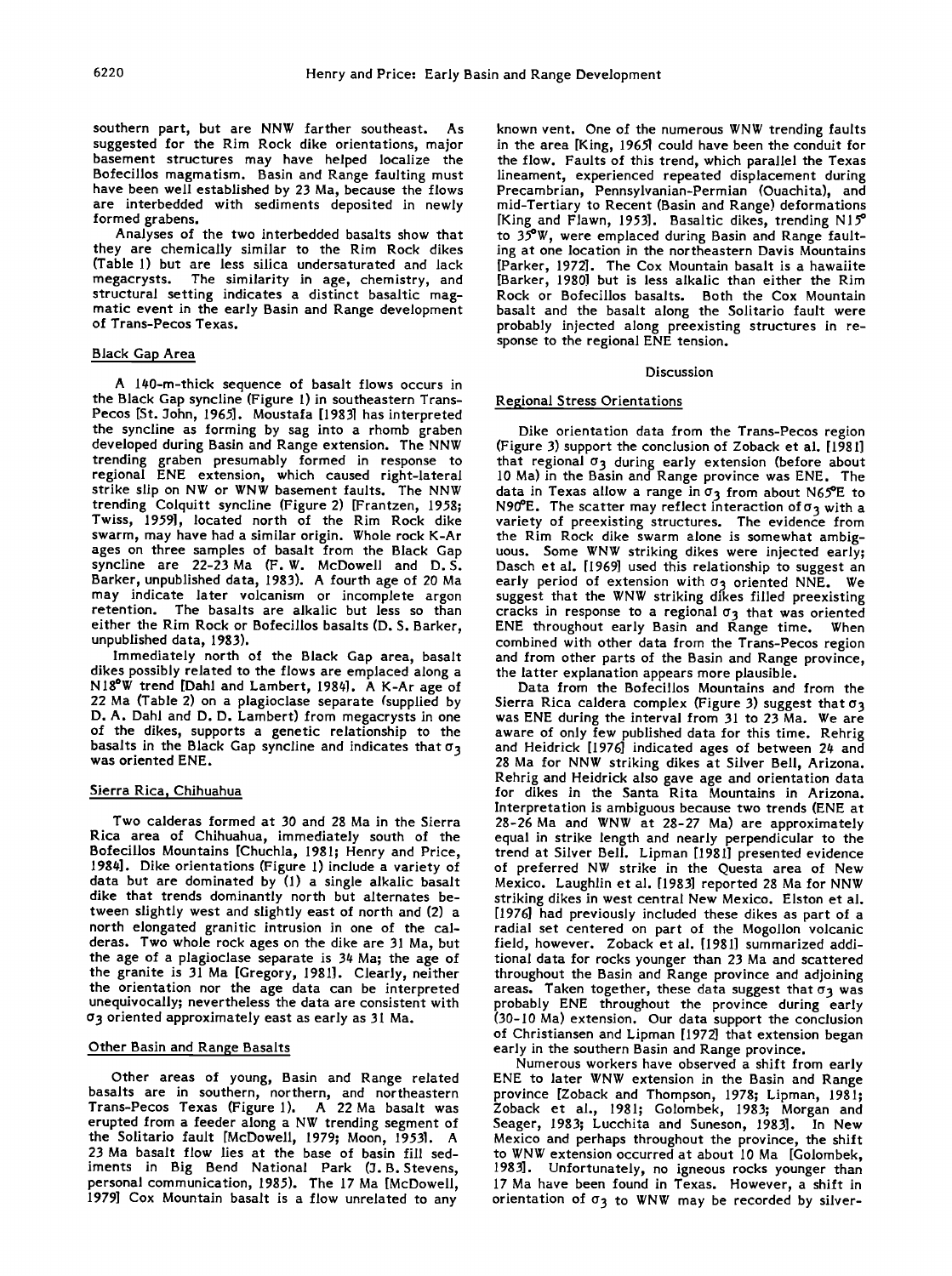**copper-lead veins found in red bed sequences near**  Van Horn, Texas [Price et al., 1985]. **probably formed when preexisting ENE and NE striking fractures dilated (ø3 NW) and were mineralized by mod**erately low temperature (120<sup>-</sup>170°C) hydrothermal **fluids. Fault displacement data [Price et al., 1985] indicate both ENE and NW extension in the Indio Mountains 25 km northwest of the Rim Rock dike swarm. Because ø3 during early Basin and Range extension was probably ENE, we infer that the NW extension occurred later.** 

**The Basin and Range province in Texas is currently extending; Quaternary fault scarps are abundant [Muehlberger et al., 1978; Seager, 1980; Henry et al., 1983]. Many Quaternary faults presumably are reactivated earlier Basin and Range faults; therefore strikes of scarps cannot be used to define 0 3 un!quely.** 

**First-motion studies of the 1931 Valentine earthquake, the epicenter of which was 15 km east of the**   $R$ im Rock dike swarm, suggest that  $\sigma_3$  is currently **about N74øE [Dumas et al., 1980.]. This event resulted from right-lateral strike slip along a WNW striking fault. Another seismic study by Dumas [1981] indicated normal faulting related to a swarm of earthquakes located in Mexico approximately 27 km west of the Rim Rock'dikes. For these events, Dumas [1981] indicated that 0 3 was oriented N35\*W. Clearly, more seismic events from the Trans-Pecos region need to be analyzed to determine current stress orientations. For the Basin**  and Range province as a whole,  $\sigma_3$  is currently WNW **[Zoback and Zoback, 1980], in agreement with the shift**  from ENE  $\sigma_3$  at about 10 Ma.

## **Style of Faulting**

**Zoback et al. [1981] indicated that early extension, which by their definition is not part of Basin and Range extension proper, occurred along closely spaced listric faults to produce highly tilted strata. The extension was shallow, produced little topographic relief, and was contemporaneous with calcalkaline magmatism. Actual Basin and Range extension along high-angle normal**  faults occurred only after 13 Ma. **faulting involved little tilting but produced the characteristic topography of the province. The greater penetration of the high-angle faults allowed basalts to leak to the surface so that associated magmatism was all basaltic or bimodal. Chamberlin [1983] interpreted the structural pattern of the Lemitar Mountains in the Rio Grande rift as resulting from nearly continuous extension and tilting along curved normal faults over the last 30 m.y. Early faults were cut and rotated by later faults; shallow dips on these faults were thus a result of later rotation not original listric faulting.** 

**In contrast to this early listtic or rotational faulting elsewhere, almost all faulting in Texas has been high angle. Mapped faults are high angle. Our data indicate that Basin and Range faulting began at 23 or 24 Ma and that the present ranges are a product of the cumulative displacement along these same faults. In response to regional ENEo3, displacement was normal on newly formed or reactivated NNW striking faults and in part right-lateral oblique slip on faults developed parallel to preexisting WNW and NW striking structures of the Texas lineament. With a change from ENE to WNW ø3, the NNW, NW, and WNW faults continued to move but presumably with an increased strike slip component. In contrast to the northern Basin and Range province [Zoback et al., 1981], large-displacement NNE striking faults developed only rarely. Those that did may have formed earlier by extension on preexisting NNE trending basement structures, under the influence of**  **ENE c•3, rather than later, under the influence of a**  WNW  $\sigma_3$ . The shapes of the major basins and ranges of **Texas were determined by the early ENE σ3.** 

**Range formation is continuing today, as range fronts are sharp and commonly bounded by Quaternary scarps. Fault displacement and range formation may have been continuous since 24 Ma but are difficult to test without concurrent magmatic activity or better stratigraphic data on basin fill. An early and possibly continuous process of Basin and Range development is in contrast to events in both the broader Basin and Range province and the Rio Grande rift. In the latter area, Seaget et al. [1984] and Baldridge et al. [1984] indicate two episodes of rifting: an early (to 20? Ma) episode associated with broad basins, and a later (10-3 Ma) episode that gave rise to the distinctive Basin and Range topography.** 

**Horst blocks in Trans-Pecos Texas are generally not significantly tilted. Many are centered on calderas; the underlying batholiths apparently anchored the blocks, preventing them from extending or tilting [Henry and Price, 1984]. The Sierra Vieja, the horst bounded on the west by the Rim Rock Fault (Figures I and 2), dips eastward at about 5•-10 ø. The Sierra Vieja was not a significant source of igneous rocks so is not underlain by a batholith. Nevertheless, it is not clear why it is tilted; rotation on a westerly dipping fault to the east is unlikely, because, for most of its length, the Sierra Vieja is bounded on the east by a basin and an easterly dipping fault (Figures I and 2). Only a small part of the southern Sierra Vieja is bounded by a westerly dipping fault. The tilt may simply be sag into the graben to the east. Sagging may explain the dips on the flanks of the Black Gap and Colquirt synclines.** 

**The Franklin Mountains near El Paso offer the only exception to this picture. Paleozoic sedimentary rocks**  in the range dip 40°-60° to the west; Harbour [1972] mapped several low-angle faults dipping 20<sup>°</sup> to the **northeast or east. Harbour [1972] and Lovejoy [1975] interpreted these faults variously as thrusts or possible**  However, all documented movement is **normal, and the top plate does not override basin deposits but appears to be truncated by the eastern,**  high-angle, range-bounding fault. faults may be early Basin and Range or Rio Grande rift **faults (as suggested by Seager [19gl], Kelley and Matheny [1983], and Baldridge et al. [1984]), formerly more steeply dipping, now gently dipping due to rotation of the Franklin Mountains. However, the faults responsible for the rotation have not been identified, and at least some of the tilt of the Paleozoic rocks may have occurred during Laramide compression.** 

**The Trans-Pecos region lies along the eastern edge of the Basin and Range province. The paucity of listtic or rotational faulting in the region, with the exception**  of the Franklin Mountains, may be due to diminished **extension along this edge of the province. Zoback et al. [1981] suggested total extension of perhaps 100% or more throughout much of the province, and Chamberlin [1993] found as much as 200% extension in the Rio Grande rift near Socorro. Total extension in Texas was probably no more than 10% and could be at most 30% even if the existing basins are underlain by totally new crust. That the basins are in fact underlain by the same rocks that are exposed in the margins is demonstrated from well data. Unlike areas where high strain rates were accommodated by rotational faulting [Proffett, 1977], strain rates in the Trans-Pecos region were relatively low.** 

**Low strain rates are also indicated by the orientation of fracturing and faulting with time. Extension in the Trans-Pecos region began early, at least 2g m.y.**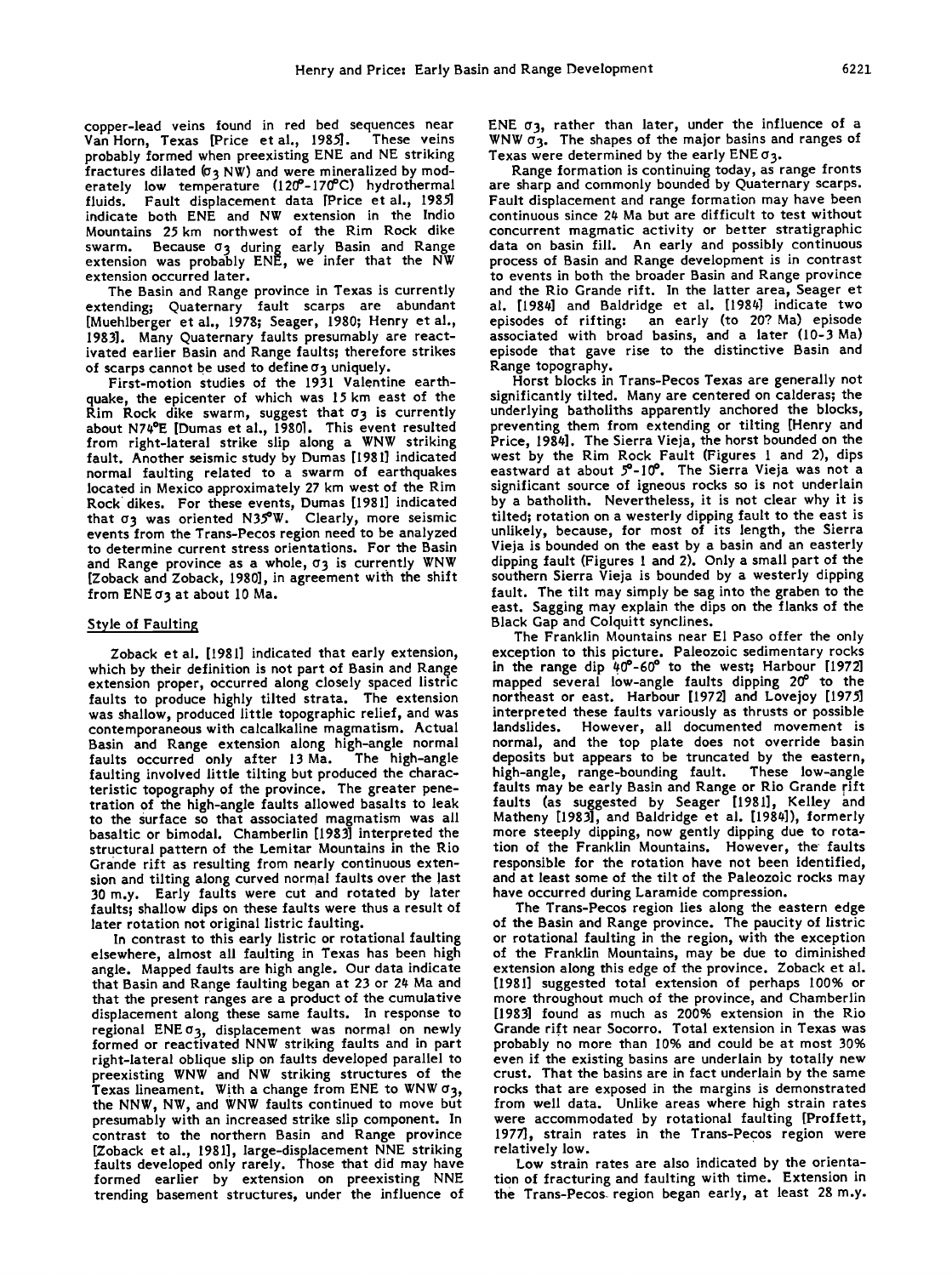**ago and possibly 31 m.y. ago, if the Sierra Rica data are meaningful. However, large-scale faulting did not begin until much later, at about 23 Ma. Early dikes were eraplaced along dilated preexisting structures; it was not until 23 Ma that new structures opened perpendicular to 03 . With the change in orientation of 03 to WNW, strain rate probably remained low, because NNE striking faults never developed on a large scale. Instead, essentially all motion was taken up on existing NNW and WNW striking faults.** 

# **Magmatism**

**The widespread 24-17 Ma alkalic basalts and 28- 27 Ma alkalic, mafic to intermediate rocks of the Bofecillos Mountains represent distinct magmatic events related to early Basin and Range extension in Trans-Pecos Texas. These rocks contrast sharply with the far more voluminous mid-Tertiary volcanism in the same area. Eocene and lower Oligocene igneous rocks, although similarly alkalic, are compositionally more diverse; most of the rocks are caldera related. They span a range from basalts to high silica and peralkaline rhyolites, and petrologic studies indicate that the rhyolites are differentiates of a mafic, probably basaltic parent [Parker, 1983; Cameron et al., 1982•.** 

**The Sierra Rica caldera complex in Chihuahua erupted rhyolitic ash flow tuffs 30 and 28 m.y. ago [Chuchla, 198 I; Gregory, 198 I; Henry and Price, 1984]. Unlike the older calderas in Texas, these calderas had no associated intermediate rocks [Henry and Price, 1984] and may represent an early stage of bimodal volcanism. They formed near the beginning of extension in the region in contrast to the older calderas, which formed during mild ENE compression [Price and Henry, 1984]. No silicic volcanism younger than about 28 Ma has been found in Texas or adjacent Chihuahua or Coahuila.** 

**The 24-17 Ma basalts vary compositionally. The Rim Rock dikes are most alkalic and are strongly nepheline normafive (Table 1). The Bofecillos rocks are**  only slightly nepheline normative (Table 1 and D.S. **Barker, unpublished data, 1983). The Cox Mountain**  basalt is hypersthene-olivine normative [Barker, 1980] **as are the basalts of the Black Gap area (D. S. Barker, unpublished data, 1983). The origin of this compositional range is currently unknown. Degree of alkalinity and silica undersaturation seem to correlate with intensity of Basin and Range extension. The Rim Rock dikes are in an area of abundant, large-displacement normal faults; the few faults in the Cox Mountain area have only minor displacement. Areas of greatest extension may have allowed dikes to have been injected most directly from sources in the mantle. Possibly basalts in areas of lesser extension experienced greater degrees of crustal contamination.** 

**If the observation of Zoback etal. [1981] that basaltic volcanism was largely restricted to the later, high-angle fault style of extension is correct, then the widespread presence of these basalts may be further evidence for early, deeply penetrating, high-angle faults. Zoback etal. [1981] speculated that the greater depth of brittle deformation involved in this style of faulting may have provided conduits to the surface for the basalts. In contrast the ductilely deformed crust associated with listtic faulting did not.** 

**Basaltic rocks of similar age have been found elsewhere in the Rio Grande rift [Lipman and Mehnert, 1975; Chapin and Seaget, 1975; Baldridge et al., 1980]. Lipman and Mehnert [1975] used the occurrence of 27-18 Ma basalts along the northwestern margin of the** 

**rift in Colorado to indicate the timing of initial exten**sion. They recognized a common silicic alkalic basalt **type, which is somewhat similar to the basalts of Texas**  They are all hypersthene-olivine **normative; the compositional differences show up as**  lower alkalis and TiO<sub>2</sub> and higher CaO and MgO in the **Colorado rocks. The less alkalic rocks of the Black Gap area and Cox Mountain are more like these rocks. Baldridge et al. [1980] found 25-19 Ma basalts, includ**ing some quartz normative and some strongly under**saturated rocks, in the central Rio Grande rift near Santa Fe.** 

**Basaltic rocks of this age seem rare in the southern part of the rift [Chapin and Seaget, 1975; Seaget et al., 1984]. A common group of upper Oligocene to lower Miocene basaltic andesites includes rocks having silica concentrations as low as 49%; however, most are more silicic. The 28-27 Ma rocks of the Bofecillos Mountains are similar in age and possibly in composition to this basaltic andesite group. Although we have no chemical data for the Bofecillos rocks, petrographic data of McKnight [1970] indicate that they are trachybasalts and trachyandesites. Thus the silica ranges probably overlap with the basaltic andesites, although the Bofecillos rocks are more alkalic. Elston and Bornhorst [1979] showed that the basaltic andesites were concentrated along the border of the Colorado Plateau and the southern Basin and Range. Although common in the Rio Grande rift, their relationship to it is unclear.** 

## **Conclusions**

**Basin and Range extension began in Trans-Pecos Texas at about 30 or 31 Ma. Faulting, consisting of high-angle normal faults, began at about 23 or 24 Ma. Earliest extension was oriented ENE as it was in the rest of the Basin and Range province. Preexisting zones of weakness oriented WNW, parallel to the Texas**  lineament, opened first, but probably in response to  $\sigma_3$ **oriented ENE rather than NNE. Shortly thereafter, a throughgoing NN• striking fault system developed. Displacement on these faults was dominantly normal; a strike-slip component probably developed on faults parallel to the preexisting zones of weakness. Low-angle faults, listtic faults, and significant rotation of range blocks were not developed except perhaps in the Franklin Mountains of far western Texas. The present topography is a response to continued movement on this fault system. Preexisting structures played a significant role and need to be considered in the analysis of dike and fault orientations and least principal stress.**  Some evidence suggests that  $\sigma_3$  shifted to WNW as it **did in the rest of the province; the timing of this change is not well constrained in Texas.** 

**Early Basin and Range magmatism in Texas consisted of 30- to 28-m.y.-old rhyolitic rocks in the Sierra Rica area, 28- to 27-m.y.-old alkalic mafic to intermediate rocks in the Bofecillos volcano, and widespread but volumetrically minor, 24- to 17-m.y.-old alkalic basalts. The onset of widespread basaltic dike injection corresponded with the beginning of faulting. The first dikes were injected preferentially along preexisting WNW striking basement fractures that may penetrate the entire crust. By 23 m.y. ago, NNW striking, steeply dipping fractures and faults had developed and began to tap the mantle source of basalts. Magmatism ceased at about 17 Ma, but faulting has continued to the present, largely along the same fractures that were active during the early period of Basin and Range extension.** 

**Zoback et al. [1981] have divided extension in the Basin and Range province into an early, ENE oriented,**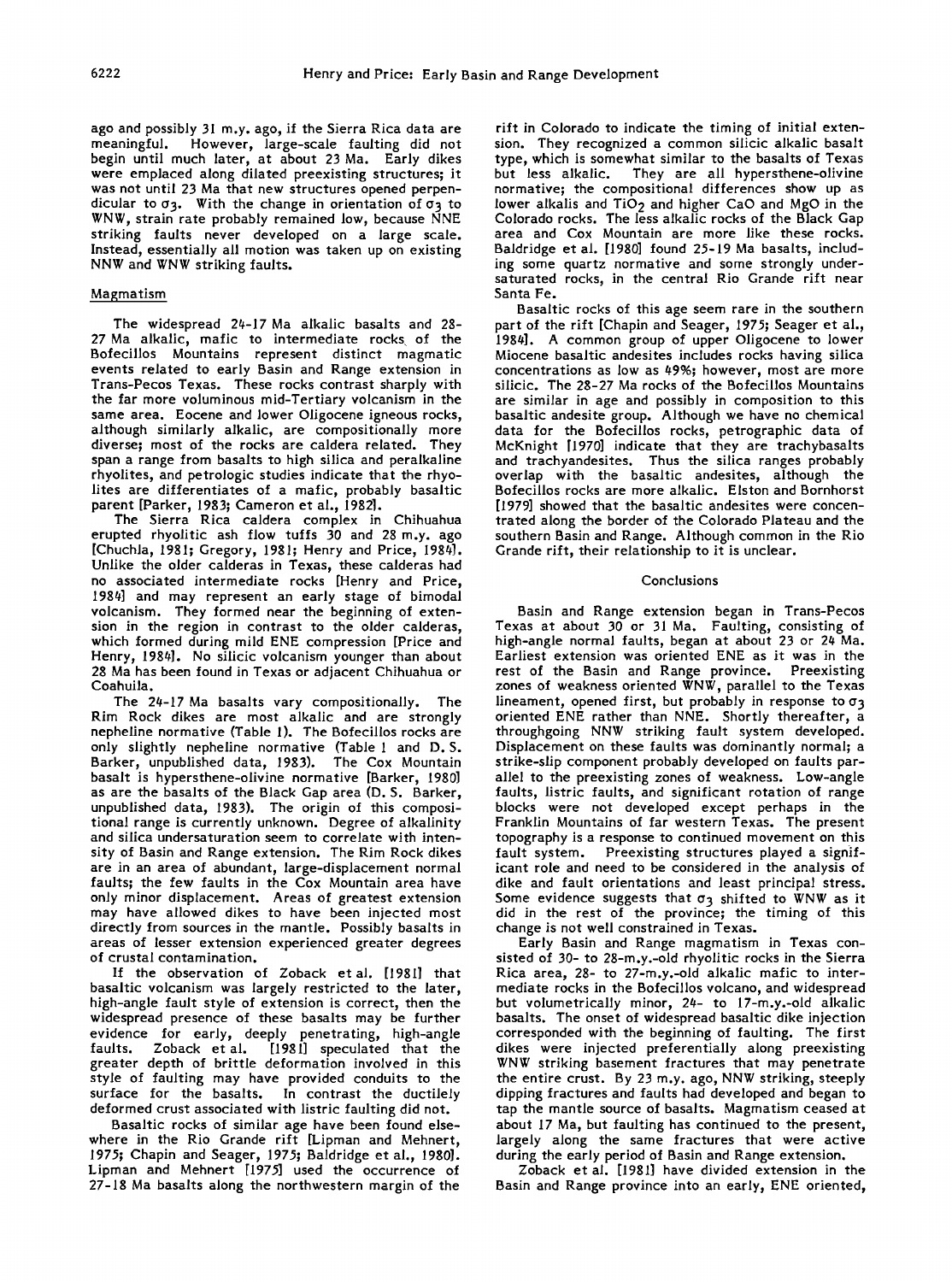**high strain rate, high total extension, thin skin style (their pre-Basin and Range extension) and a late, WNW oriented, low strain rate, low total extension, highangle fault style (their Basin and Range extension proper). Extension in the Trans-Pecos region began early, overlapped in time with both, and shared the change in orientation, but had the style only of the latter.** 

**Our data, coupled with regional studies of the entire Basin and Range province, suggest that the timing and orientation of stress were similar across the province. In contrast, style of faulting, amount of extension, and associated magmatism varied widely. Ideas concerning the origin of the Basin and Range province and the Rio Grande rift need to consider both these similarities and differences.** 

**Acknowledgments. All K and Ar analyses were done in the laboratory of Fred W. McDowell, Department of Geological Sciences, University of Texas at Austin. Discussions with D. \$. Barker, T.W. Duex, F.W. McDowell, and W.R. Muehlberger aided our understanding of the tectonics and magmatism of the southeastern part of the Basin and Range province. We are particularly grateful to E. Julius Dasch for discussions of the character and significance of the Rim Rock dikes. Reviews by R.T. Budnik, E. 3. Dasch, 3. R. Dyer, T.E. Ewing, W.R. Muehlberger, and W. R. Seaget greatly improved the content and clarity of this report. This research was supported by the Texas Mining and Mineral Resources Research Institute through the U.S. Bureau of Mines under grant G11•148.** 

### **References**

- **Baldridge, W. S., P. E. Damon, M. Shafiqullah, and R. 3. Bridwell, Evolution of the central Rio Grande Rift, New Mexico: New potassium-argon ages, Earth Planet. Sci. Lett.• 51, 30%312, 1980.**
- **Baldridge, W. S., K. H. Olsen, and 3. F. Callender, Rio Grande rift: Problems and perspectives, Field Conf. Guideb. N.M. Geol. Soc.• 35, 1-12, 198•.**
- **Barker, D.S., Magmatic evolution in the Trans-Pecos province, Guideb. Univ. Tex. Austin Bur. Econ. Geol.• 19, •-9, 1979.**
- **Barker, D.S., Cenozoic igneous rocks, Sierra Bianca**  area, Texas, Field Conf. Guideb. N. M. Geol. Soc., **3\_!, 219-223, 1980.**
- **Cameron, M., K.L. Cameron, and 3. C. Cepeda, Geochemistry of Oligocene igneous rocks from the Chinati Mountains, West Texas, Geol. Soc. Am. Abstr. Programs• 1•, 107, 1982.**
- **Chainberlin, R. M., Cenozoic domino-style crustal extension in the Lemitar Mountains, New Mexico: A**  summary, Field Conf. Guideb. N. M. Geol. Soc., 34, **111-118, 1983.**
- **Chapin, C.E., and W. R. Seager, Evolution of the Rio Grande Rift in the Socorro and Las Cruces areas, Field Conf. Guideb. N.M. Geol. Soc.•. 26, 297-321, 1975.**
- **Christiansen, R.L., and P.W. Lipman, Cenozoic volcanism and plate-tectonic evolution of the western United States, II, Late Cenozoic, Philos. Trans. R. Soc..London• Set. A• 271,249-284, 1972.**
- **Chuchla, R. 3., Reconnaissance geology of the Sierra Rica area, Chihuahua, Mexico, M. A. thesis, 199 pp., Univ. of Tex. at Austin, Austin, 1981.**
- **Dahl, D. A., and D. D. Lambert, Igneous rocks of the Black Hills, Brewster County, Trans-Pecos Texas, field relations and petrologic character, Geol. Soc. Am. Abstr. Prosrams, 16, 82, 1984.**
- **Dasch, E. 3., Dike swarm of northern Rim Rock**

**Country, Trans-Pecos Texas, M.A. thesis, 62 pp., Univ. of Tex. at Austin, Austin, 1959.** 

- **Dasch, E. 3., Strontium isotope disequilibrium in a porphyritic alkali basalt and its bearing on magmatic processes, 3. Geophys. Res.• 74, 560-565, 1969.**
- **Dasch, E. 3., R. L. Armstrong, and S. E. Clabaugh, Age of Rim Rock dike swarm, Trans-Pecos Texas, Geol. Soc. Am. Bul!. • g0, lg 19-1823, 1969.**
- **Dumas, D. B., Seismicity of West Texas, Ph.D. dissertation, 94 pp., Univ. of Tex. at Dallas, Richardson, 1981.**
- **Dumas, D.B., H. 3. Dorman, and G.V. Latham, A teevaluation of the August 16, 1931 Texas earthquake, Bull. Seismol. Soc. Am.• 70, 1171-11 g0, 1980.**
- **Elston, W. E., and T. 3. Bornhorst, The Rio Grande Rift in context of regional post-40 m.y. volcanic and tectonic events, in Rio Grande Rift: Tectonics and Magmatism, edited by R.E. Riecker, pp. 416-438, AGU, Washington, D.C., 1979.**
- **Elston, W.E., R.C. Rhodes, P. 3. Coney, and E.G. Deal, Progress report on the Mogollon Plateau volcanic field, southwestern New Mexico, 3, Surface**  expression of a pluton, Spec. Publ. N. M. Geol. Soc., **\_5, 3-28, 1976.**
- **Frantzen, D.R., Oligocene folding in Rim Rock country, Trans-Pecos Texas, M.A. thesis, Univ. of Tex. at Austin, Austin, 1958.**
- **Golombek, M.P., Geology, structure and tectonics of the Pajarito fault zone in the Espanola basin of the Rio Grande Rift, New Mexico, Geol. Soc. Am. Bull.• 94, 192-205, 1983.**
- **Gregory, 3. L., Volcanic stratigraphy and K-At ages of the Manuel Benavides area, northeastern Chihuahua, Mexico, and correlations with the Trans-Pecos Texas volcanic province, M. A. thesis, Univ. of Tex. at Austin, Austin, 1981.**
- **Harbour, R. L., Geology of the northern Franklin Mountains, Texas and New Mexico, U.S. Geol. Surv. Bul!.• 1298, 129 pp., 1972.**
- **Henry, C.D., and 3. G. Price, Variations in caldera development in the mid-Tertiary volcanic field of Trans-Pecos Texas, 3. Geophys. Res.• 89., 8765-8786, 1984.**
- **Henry, C.D., 3. G. Price, and F.W. McDowell, Presence of the Rio Grande Rift in West Texas and**  Chihuahua, Publ. El Paso Geol. Soc., 15, 108-118, **El Paso, Tex., 1983.**
- **lmmitt, 3. P., Skarn and epithermal vein mineralization in the San Carlos caldera region, northeastern Chihuahua, Mexico, M.A. thesis, Univ. of Tex. at Austin, Austin, 1981.**
- **Ingersoll, R. V., Triple-junction instability as cause for late Cenozoic extension and fragmentation of the western United States, Geology, 10, 621-624, 1982.**
- **Irvine, T.N., and W. R. A. Baragar, A guide to the chemical classification of the common volcanic rocks, Can. 3. Earth Sci.• g, 523-54g, 1971.**
- **Kelley, S., and 3. P. Matheny, Geology of Anthony quadrangle, Dona Ana County, New Mexico, N.M.**  Bur. Mines Min. Resour. Geol. Map, 54, 1983.
- **King, P. B., Geology of the Sierra Diablo region, Texas, U.S. Geol. Surv. Prof. Pap.• 480, 179 pp., 1965.**
- **King, P.B., and P. T. Flawn, Geology and mineral deposits of pre-Cambrian rocks of the Van Horn area, Texas, Univ. Tex. Publ.• 5301, 218 pp., 1953.**
- **Laughlin, A.W., M. 3. Aldrich, and D. T. Vaniman, Tectonic implications of mid-Tertiary dikes in westcentral New Mexico, Geology, 11, 45-48, 1983.**
- **Lipman, P. W., Volcano-tectonic setting of Tertiary ore deposits, southern Rocky Mountains, Ariz. Geol.**  Soc. Dig., 14, 199-213, 1981.